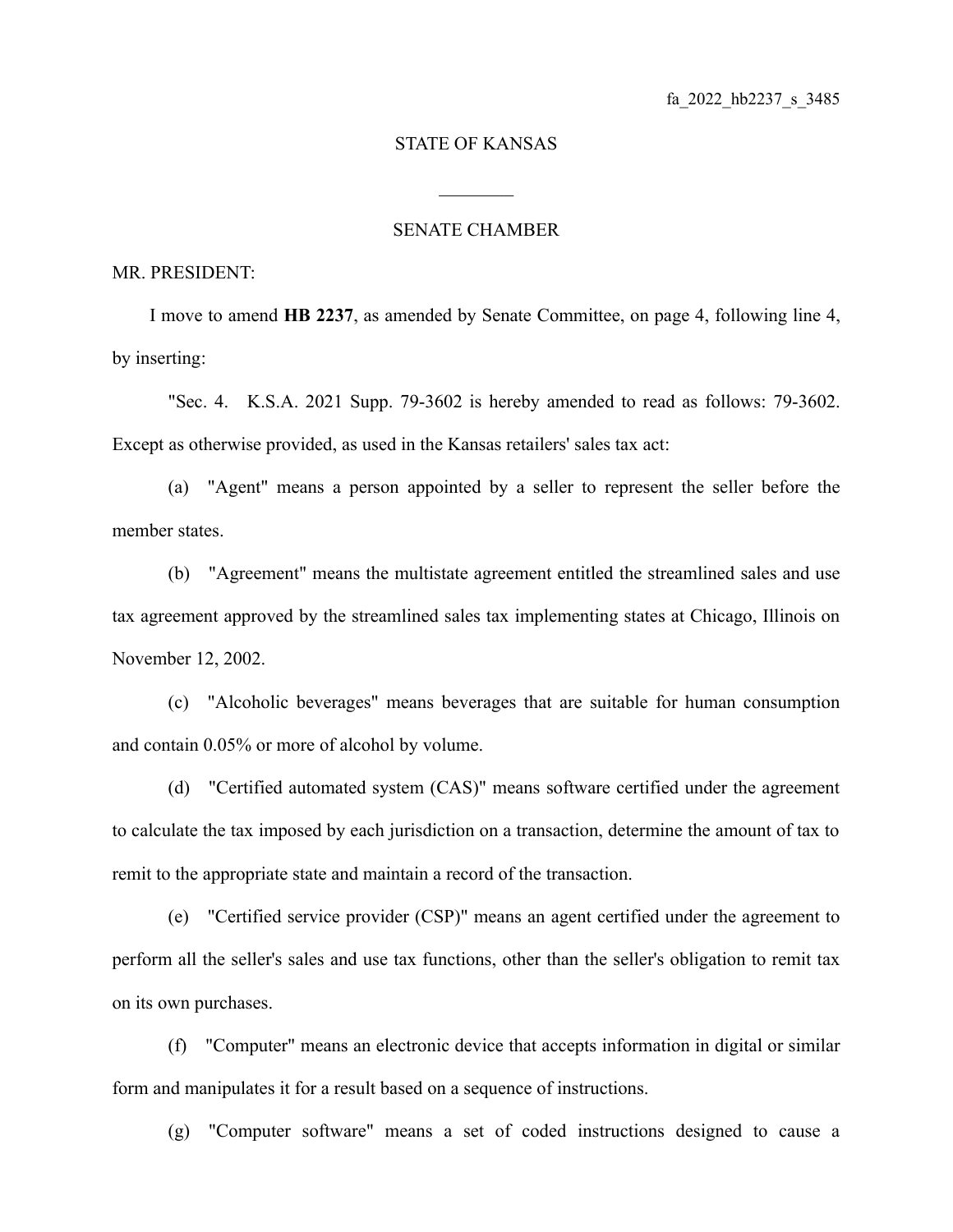computer or automatic data processing equipment to perform a task.

(h) "Delivered electronically" means delivered to the purchaser by means other than tangible storage media.

(i) "Delivery charges" means charges by the seller of personal property or services for preparation and delivery to a location designated by the purchaser of personal property or services including, but not limited to, transportation, shipping, postage, handling, crating and packing. Delivery charges shall not include charges for delivery of direct mail if the charges are separately stated on an invoice or similar billing document given to the purchaser.

(j) "Direct mail" means printed material delivered or distributed by United States mail or other delivery services to a mass audience or to addressees on a mailing list provided by the purchaser or at the direction of the purchaser when the cost of the items are not billed directly to the recipients. Direct mail includes tangible personal property supplied directly or indirectly by the purchaser to the direct mail seller for inclusion in the package containing the printed material. Direct mail does not include multiple items of printed material delivered to a single address.

(k) "Director" means the state director of taxation.

(l) "Educational institution" means any nonprofit school, college and university that offers education at a level above the  $12<sup>th</sup>$  grade, and conducts regular classes and courses of study required for accreditation by, or membership in, the higher learning commission, the state board of education, or that otherwise qualify as an "educational institution," as defined by K.S.A. 74- 50,103, and amendments thereto. Such phrase shall include: (1) A group of educational institutions that operates exclusively for an educational purpose; (2) nonprofit endowment associations and foundations organized and operated exclusively to receive, hold, invest and administer moneys and property as a permanent fund for the support and sole benefit of an educational institution; (3) nonprofit trusts, foundations and other entities organized and operated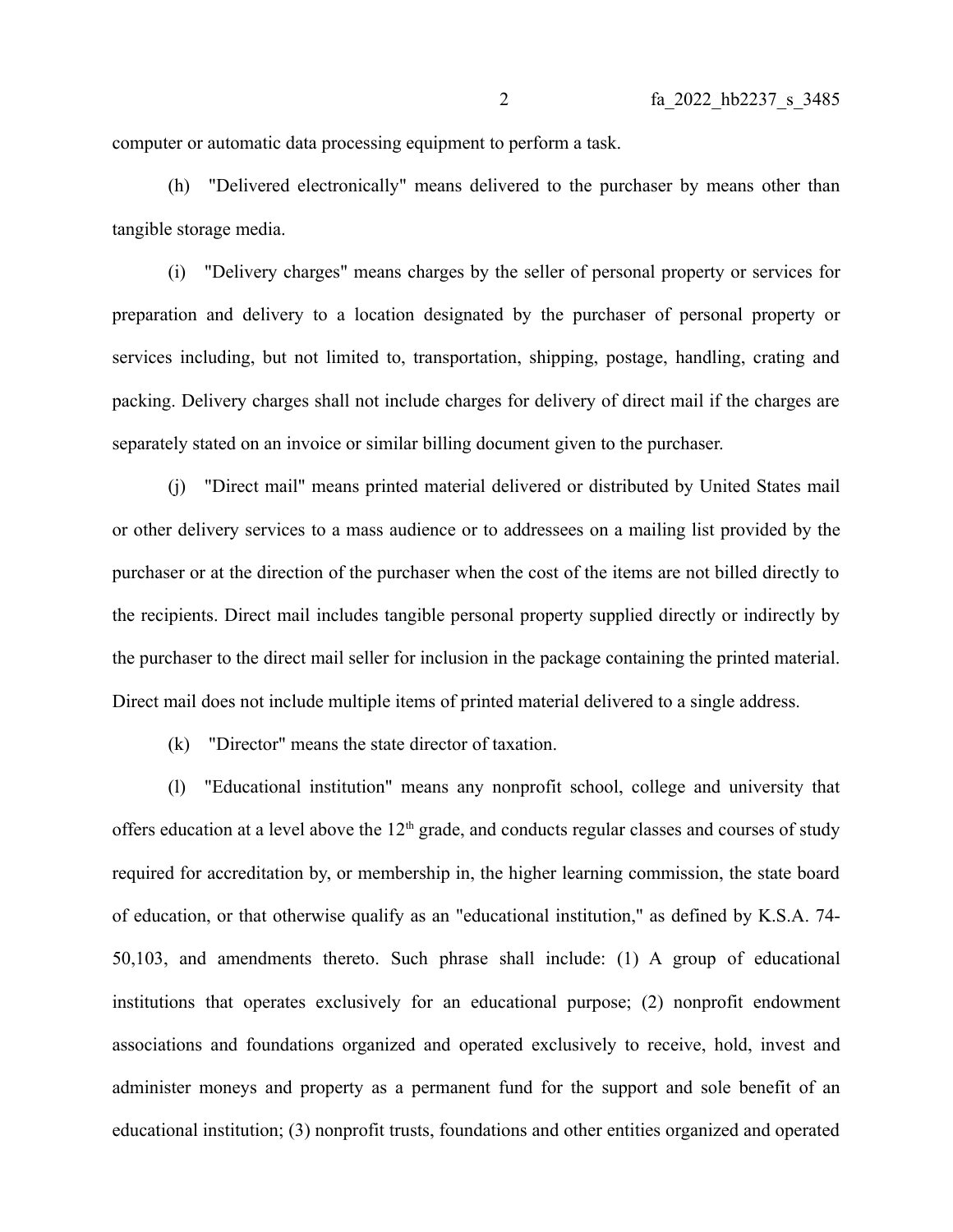principally to hold and own receipts from intercollegiate sporting events and to disburse such receipts, as well as grants and gifts, in the interest of collegiate and intercollegiate athletic programs for the support and sole benefit of an educational institution; and (4) nonprofit trusts, foundations and other entities organized and operated for the primary purpose of encouraging, fostering and conducting scholarly investigations and industrial and other types of research for the support and sole benefit of an educational institution.

(m) "Electronic" means relating to technology having electrical, digital, magnetic, wireless, optical, electromagnetic or similar capabilities.

(n) "Food and food ingredients" means substances, whether in liquid, concentrated, solid, frozen, dried or dehydrated form, that are sold for ingestion or chewing by humans and are consumed for their taste or nutritional value. "Food and food ingredients" does not include alcoholic beverages or tobacco.

(o) "Gross receipts" means the total selling price or the amount received as defined in this act, in money, credits, property or other consideration valued in money from sales at retail within this state; and embraced within the provisions of this act. The taxpayer, may take credit in the report of gross receipts for: (1) An amount equal to the selling price of property returned by the purchaser when the full sale price thereof, including the tax collected, is refunded in cash or by credit; and (2) an amount equal to the allowance given for the trade-in of property.

(p) "Ingredient or component part" means tangible personal property that is necessary or essential to, and that is actually used in and becomes an integral and material part of tangible personal property or services produced, manufactured or compounded for sale by the producer, manufacturer or compounder in its regular course of business. The following items of tangible personal property are hereby declared to be ingredients or component parts, but the listing of such property shall not be deemed to be exclusive nor shall such listing be construed to be a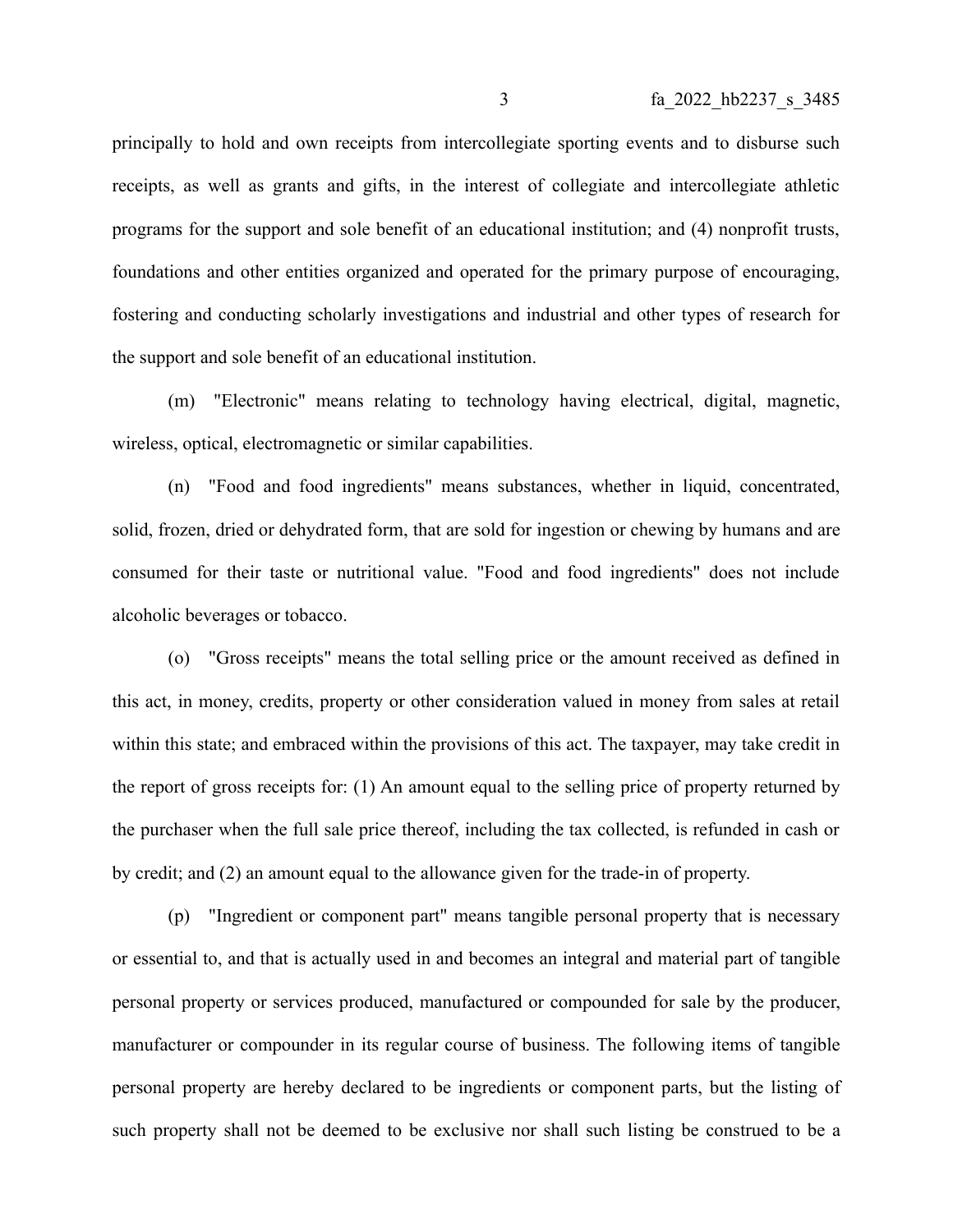restriction upon, or an indication of, the type or types of property to be included within the definition of "ingredient or component part" as herein set forth:

(1) Containers, labels and shipping cases used in the distribution of property produced, manufactured or compounded for sale that are not to be returned to the producer, manufacturer or compounder for reuse.

(2) Containers, labels, shipping cases, paper bags, drinking straws, paper plates, paper cups, twine and wrapping paper used in the distribution and sale of property taxable under the provisions of this act by wholesalers and retailers and that is not to be returned to such wholesaler or retailer for reuse.

(3) Seeds and seedlings for the production of plants and plant products produced for resale.

(4) Paper and ink used in the publication of newspapers.

(5) Fertilizer used in the production of plants and plant products produced for resale.

(6) Feed for animals, fowl and aquatic plants and animals, the primary purpose of which is use in agriculture or aquaculture, as defined in K.S.A. 47-1901, and amendments thereto, the production of food for human consumption, the production of animal, dairy, poultry or aquatic plant and animal products, fiber, fur, or the production of offspring for use for any such purpose or purposes.

(q) "Isolated or occasional sale" means the nonrecurring sale of tangible personal property, or services taxable hereunder by a person not engaged at the time of such sale in the business of selling such property or services. Any religious organization that makes a nonrecurring sale of tangible personal property acquired for the purpose of resale shall be deemed to be not engaged at the time of such sale in the business of selling such property. Such term shall include: (1) Any sale by a bank, savings and loan institution, credit union or any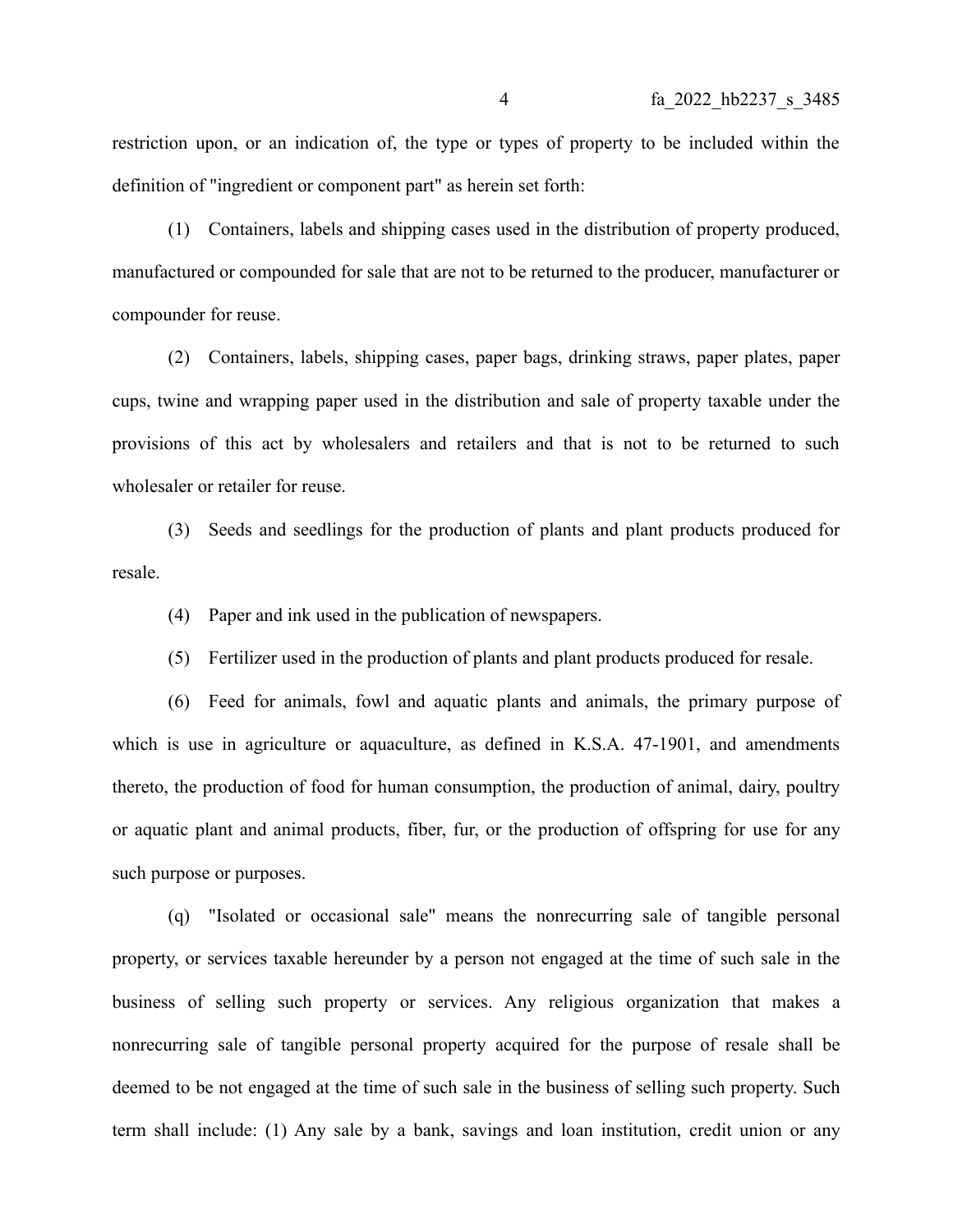finance company licensed under the provisions of the Kansas uniform consumer credit code of tangible personal property that has been repossessed by any such entity; and (2) any sale of tangible personal property made by an auctioneer or agent on behalf of not more than two principals or households if such sale is nonrecurring and any such principal or household is not engaged at the time of such sale in the business of selling tangible personal property.

(r) "Lease or rental" means any transfer of possession or control of tangible personal property for a fixed or indeterminate term for consideration. A lease or rental may include future options to purchase or extend.

(1) Lease or rental does not include: (A) A transfer of possession or control of property under a security agreement or deferred payment plan that requires the transfer of title upon completion of the required payments;

(B) a transfer or possession or control of property under an agreement that requires the transfer of title upon completion of required payments and payment of an option price does not exceed the greater of \$100 or 1% of the total required payments; or

(C) providing tangible personal property along with an operator for a fixed or indeterminate period of time. A condition of this exclusion is that the operator is necessary for the equipment to perform as designed. For the purpose of this subsection, an operator must do more than maintain, inspect or set-up the tangible personal property.

(2) Lease or rental does include agreements covering motor vehicles and trailers where the amount of consideration may be increased or decreased by reference to the amount realized upon sale or disposition of the property as defined in 26 U.S.C.  $\S 7701(h)(1)$ .

(3) This definition shall be used for sales and use tax purposes regardless if a transaction is characterized as a lease or rental under generally accepted accounting principles, the internal revenue code, the uniform commercial code, K.S.A. 84-1-101 et seq., and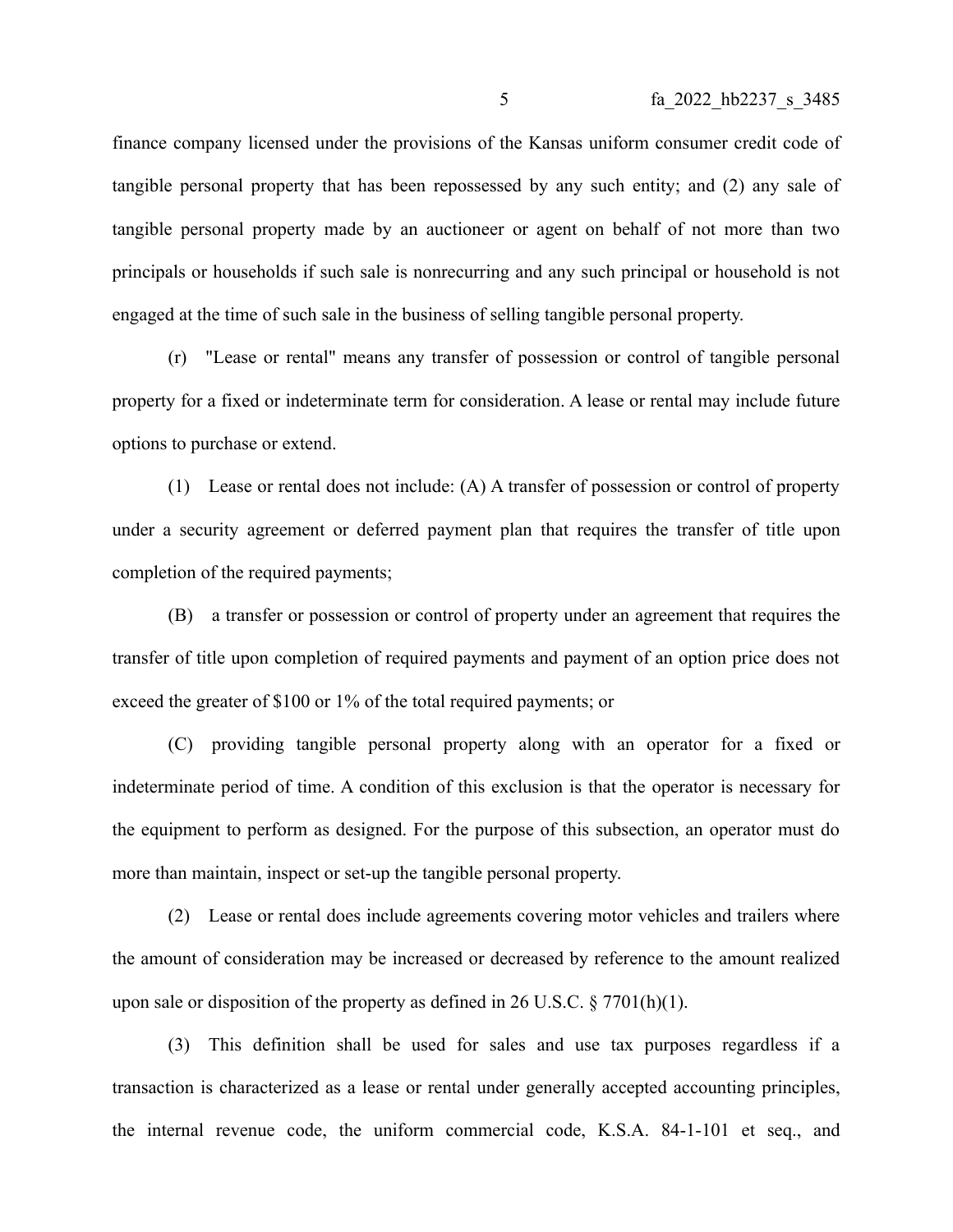amendments thereto, or other provisions of federal, state or local law.

(4) This definition will be applied only prospectively from the effective date of this act and will have no retroactive impact on existing leases or rentals.

(s) "Load and leave" means delivery to the purchaser by use of a tangible storage media where the tangible storage media is not physically transferred to the purchaser.

(t) "Member state" means a state that has entered in the agreement, pursuant to provisions of article VIII of the agreement.

(u) "Model 1 seller" means a seller that has selected a CSP as its agent to perform all the seller's sales and use tax functions, other than the seller's obligation to remit tax on its own purchases.

(v) "Model 2 seller" means a seller that has selected a CAS to perform part of its sales and use tax functions, but retains responsibility for remitting the tax.

(w) "Model 3 seller" means a seller that has sales in at least five member states, has total annual sales revenue of at least \$500,000,000, has a proprietary system that calculates the amount of tax due each jurisdiction and has entered into a performance agreement with the member states that establishes a tax performance standard for the seller. As used in this subsection a seller includes an affiliated group of sellers using the same proprietary system.

(x) "Municipal corporation" means any city incorporated under the laws of Kansas.

(y) "Nonprofit blood bank" means any nonprofit place, organization, institution or establishment that is operated wholly or in part for the purpose of obtaining, storing, processing, preparing for transfusing, furnishing, donating or distributing human blood or parts or fractions of single blood units or products derived from single blood units, whether or not any remuneration is paid therefor, or whether such procedures are done for direct therapeutic use or for storage for future use of such products.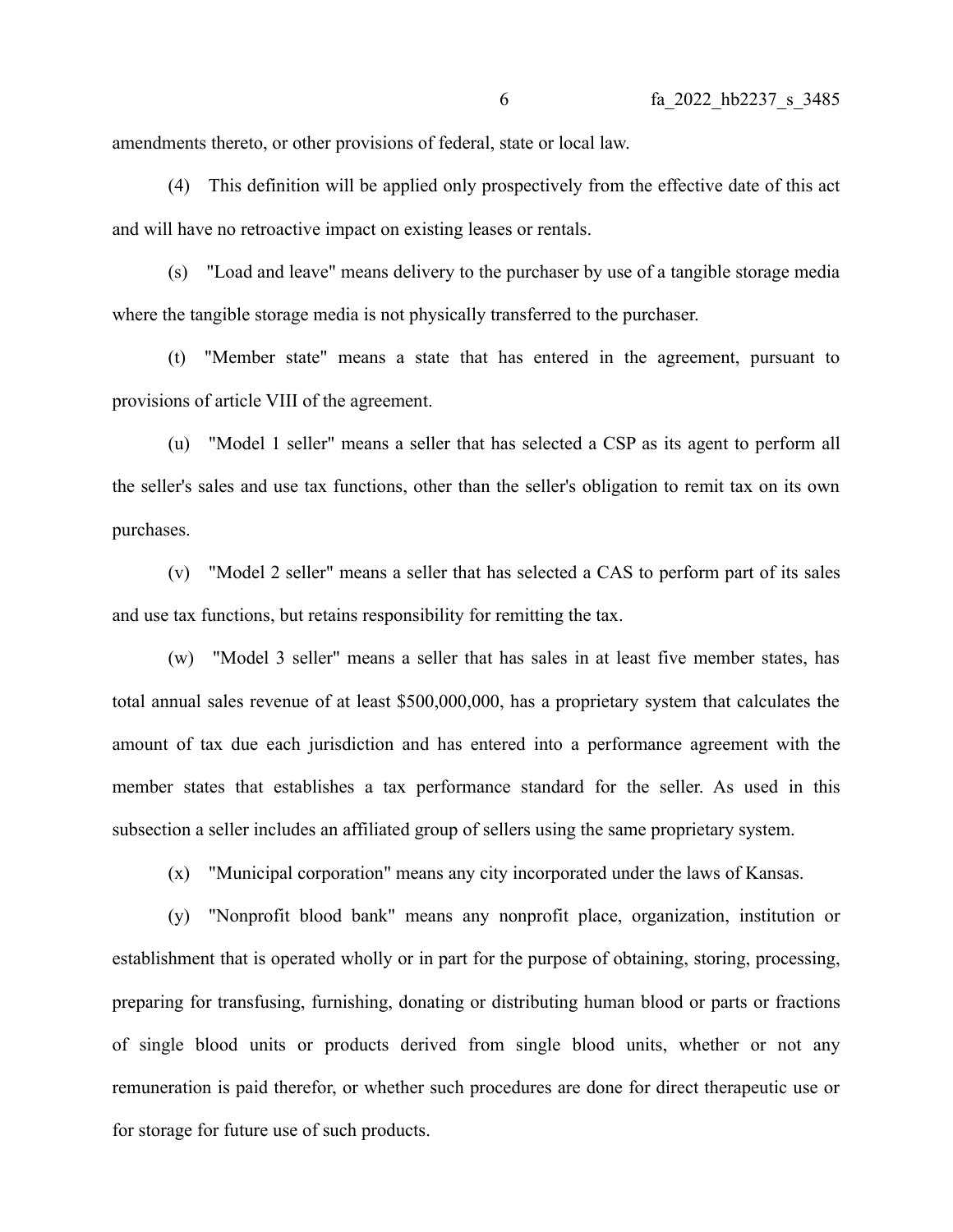(z) "Persons" means any individual, firm, copartnership, joint adventure, association, corporation, estate or trust, receiver or trustee, or any group or combination acting as a unit, and the plural as well as the singular number; and shall specifically mean any city or other political subdivision of the state of Kansas engaging in a business or providing a service specifically taxable under the provisions of this act.

(aa) "Political subdivision" means any municipality, agency or subdivision of the state that is, or shall hereafter be, authorized to levy taxes upon tangible property within the state or that certifies a levy to a municipality, agency or subdivision of the state that is, or shall hereafter be, authorized to levy taxes upon tangible property within the state. Such term also shall include any public building commission, housing, airport, port, metropolitan transit or similar authority established pursuant to law and the horsethief reservoir benefit district established pursuant to K.S.A. 82a-2201, and amendments thereto.

(bb) "Prescription" means an order, formula or recipe issued in any form of oral, written, electronic or other means of transmission by a duly licensed practitioner authorized by the laws of this state.

(cc) "Prewritten computer software" means computer software, including prewritten upgrades, that is not designed and developed by the author or other creator to the specifications of a specific purchaser. The combining of two or more prewritten computer software programs or prewritten portions thereof does not cause the combination to be other than prewritten computer software. Prewritten computer software includes software designed and developed by the author or other creator to the specifications of a specific purchaser when it is sold to a person other than the purchaser. Where a person modifies or enhances computer software of which the person is not the author or creator, the person shall be deemed to be the author or creator only of such person's modifications or enhancements. Prewritten computer software or a prewritten portion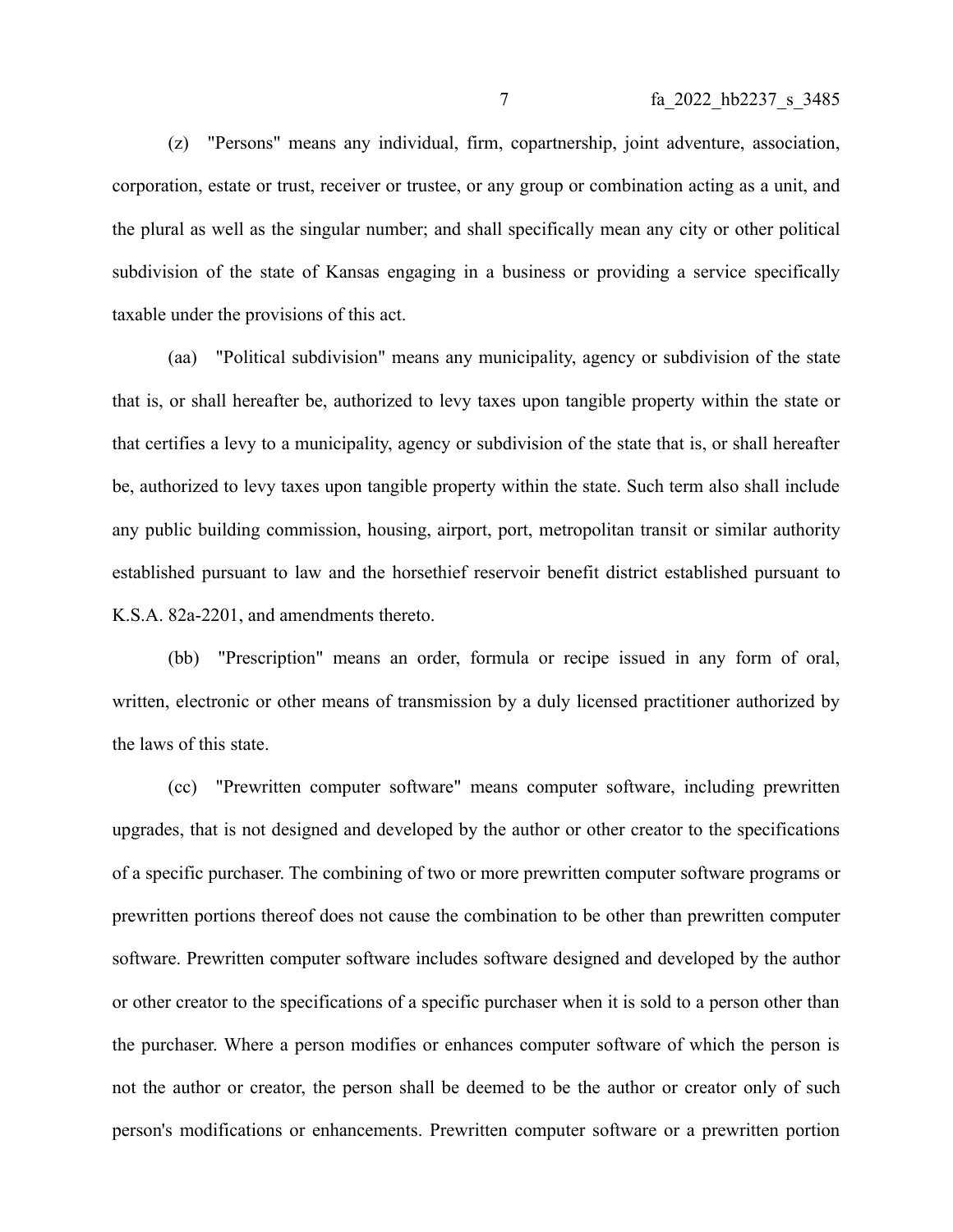thereof that is modified or enhanced to any degree, where such modification or enhancement is designed and developed to the specifications of a specific purchaser, remains prewritten computer software, except that where there is a reasonable, separately stated charge or an invoice or other statement of the price given to the purchaser for such modification or enhancement, such modification or enhancement shall not constitute prewritten computer software.

(dd) "Property which is consumed" means tangible personal property that is essential or necessary to and that is used in the actual process of and consumed, depleted or dissipated within one year in: (1) The production, manufacture, processing, mining, drilling, refining or compounding of tangible personal property; (2) the providing of services; (3) the irrigation of crops, for sale in the regular course of business; or (4) the storage or processing of grain by a public grain warehouse or other grain storage facility, and which is not reusable for such purpose. The following is a listing of tangible personal property, included by way of illustration but not of limitation, that qualifies as property that is consumed:

(A) Insecticides, herbicides, germicides, pesticides, fungicides, fumigants, antibiotics, biologicals, pharmaceuticals, vitamins and chemicals for use in commercial or agricultural production, processing or storage of fruit, vegetables, feeds, seeds, grains, animals or animal products whether fed, injected, applied, combined with or otherwise used;

(B) electricity, gas and water; and

(C) petroleum products, lubricants, chemicals, solvents, reagents and catalysts.

(ee) "Purchase price" applies to the measure subject to use tax and has the same meaning as sales price.

(ff) "Purchaser" means a person to whom a sale of personal property is made or to whom a service is furnished.

(gg) "Quasi-municipal corporation" means any county, township, school district,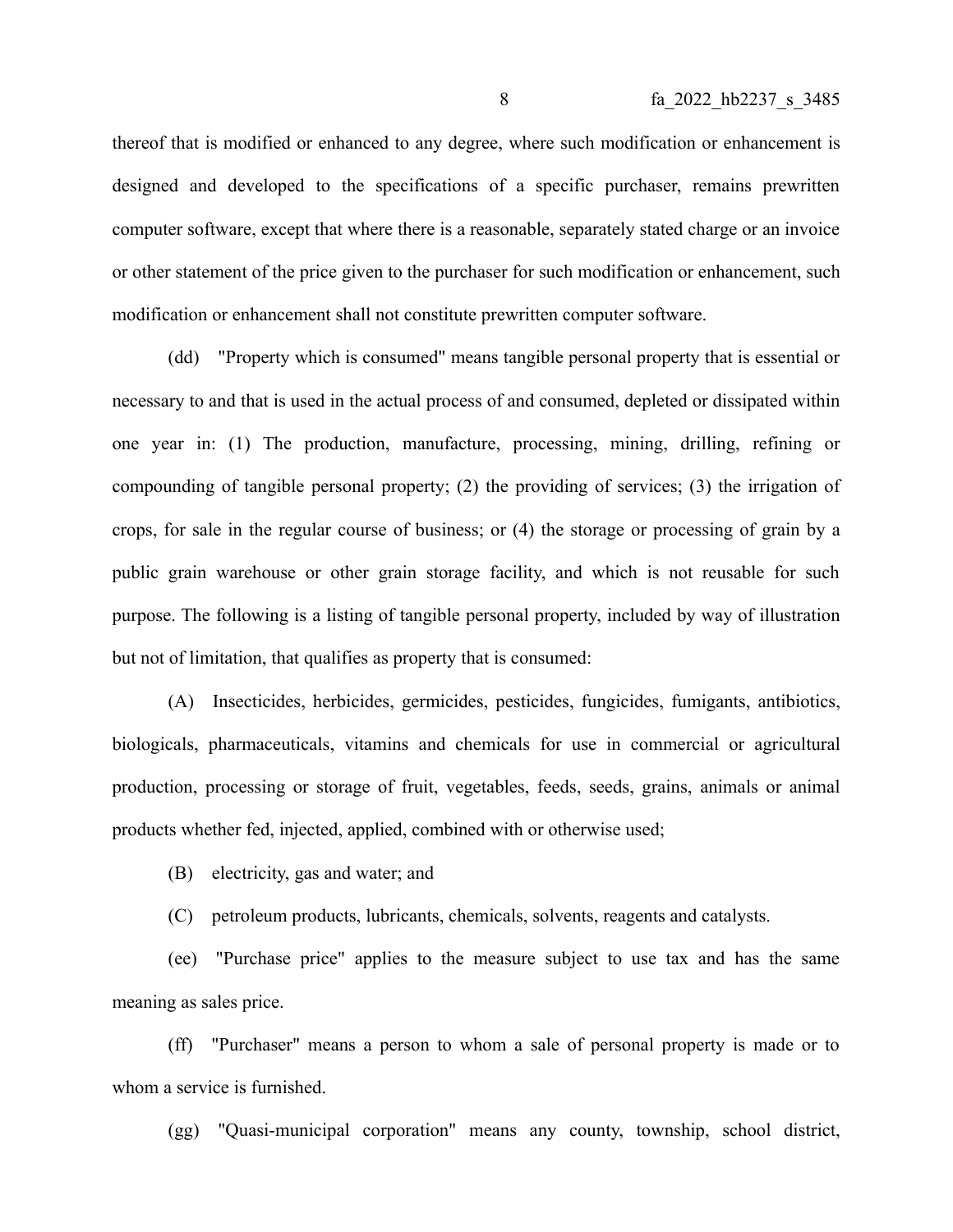drainage district or any other governmental subdivision in the state of Kansas having authority to receive or hold moneys or funds.

(hh) "Registered under this agreement" means registration by a seller with the member states under the central registration system provided in article IV of the agreement.

(ii) "Retailer" means a seller regularly engaged in the business of selling, leasing or renting tangible personal property at retail or furnishing electrical energy, gas, water, services or entertainment, and selling only to the user or consumer and not for resale.

(jj) "Retail sale" or "sale at retail" means any sale, lease or rental for any purpose other than for resale, sublease or subrent.

(kk) "Sale" or "sales" means the exchange of tangible personal property, as well as the sale thereof for money, and every transaction, conditional or otherwise, for a consideration, constituting a sale, including the sale or furnishing of electrical energy, gas, water, services or entertainment taxable under the terms of this act and including, except as provided in the following provision, the sale of the use of tangible personal property by way of a lease, license to use or the rental thereof regardless of the method by which the title, possession or right to use the tangible personal property is transferred. The term "sale" or "sales" shall not mean the sale of the use of any tangible personal property used as a dwelling by way of a lease or rental thereof for a term of more than 28 consecutive days.

(ll) (1) "Sales or selling price" applies to the measure subject to sales tax and means the total amount of consideration, including cash, credit, property and services, for which personal property or services are sold, leased or rented, valued in money, whether received in money or otherwise, without any deduction for the following:

(A) The seller's cost of the property sold;

(B) the cost of materials used, labor or service cost, interest, losses, all costs of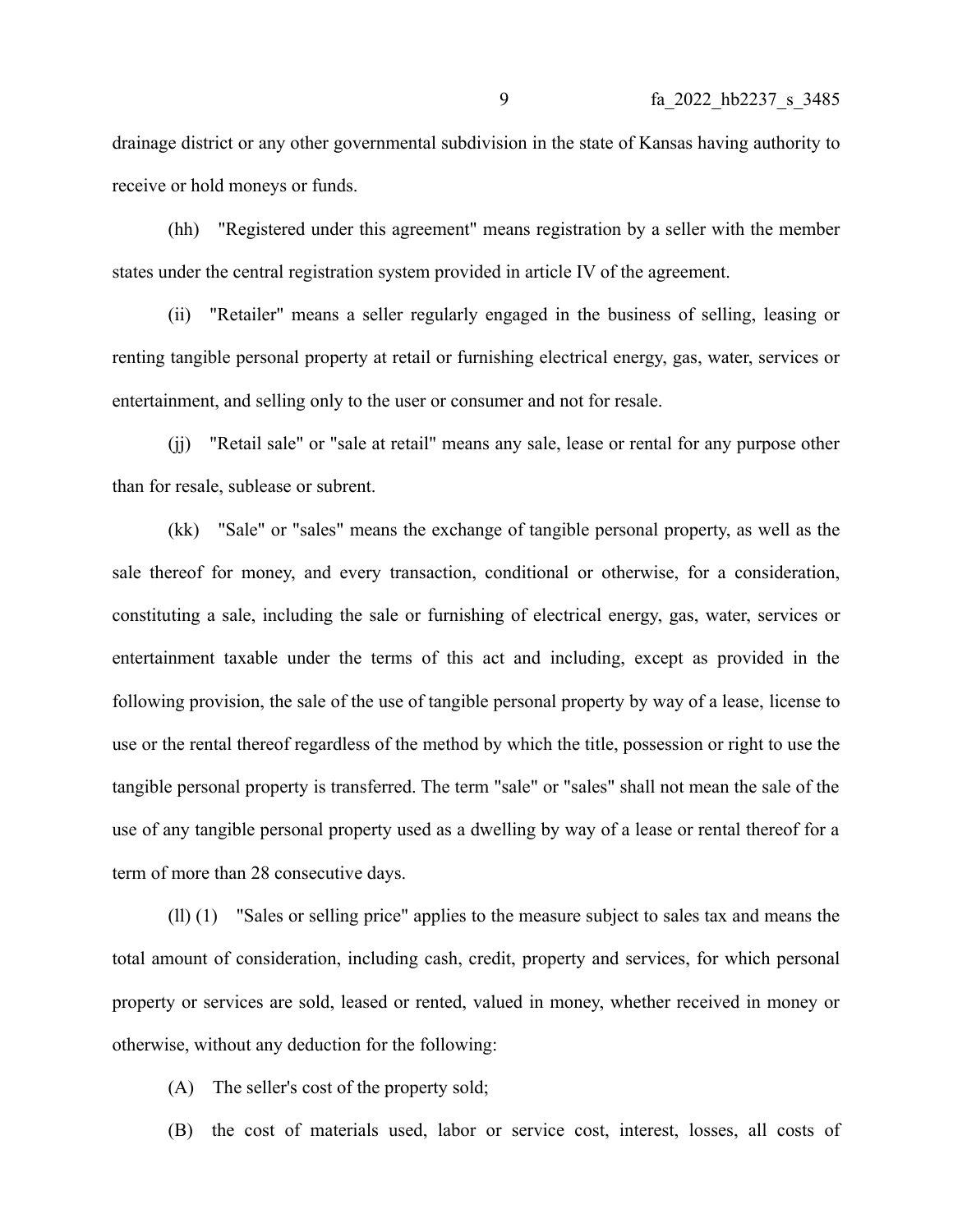transportation to the seller, all taxes imposed on the seller and any other expense of the seller;

(C) charges by the seller for any services necessary to complete the sale, other than delivery and installation charges;

(D) delivery charges; and

(E) installation charges.

(2) "Sales or selling price" includes consideration received by the seller from third parties if:

(A) The seller actually receives consideration from a party other than the purchaser and the consideration is directly related to a price reduction or discount on the sale;

(B) the seller has an obligation to pass the price reduction or discount through to the purchaser;

(C) the amount of the consideration attributable to the sale is fixed and determinable by the seller at the time of the sale of the item to the purchaser; and

(D) one of the following criteria is met:

(i) The purchaser presents a coupon, certificate or other documentation to the seller to claim a price reduction or discount where the coupon, certificate or documentation is authorized, distributed or granted by a third party with the understanding that the third party will reimburse any seller to whom the coupon, certificate or documentation is presented;

(ii) the purchaser identifies to the seller that the purchaser is a member of a group or organization entitled to a price reduction or discount. A preferred customer card that is available to any patron does not constitute membership in such a group; or

(iii) the price reduction or discount is identified as a third party price reduction or discount on the invoice received by the purchaser or on a coupon, certificate or other documentation presented by the purchaser.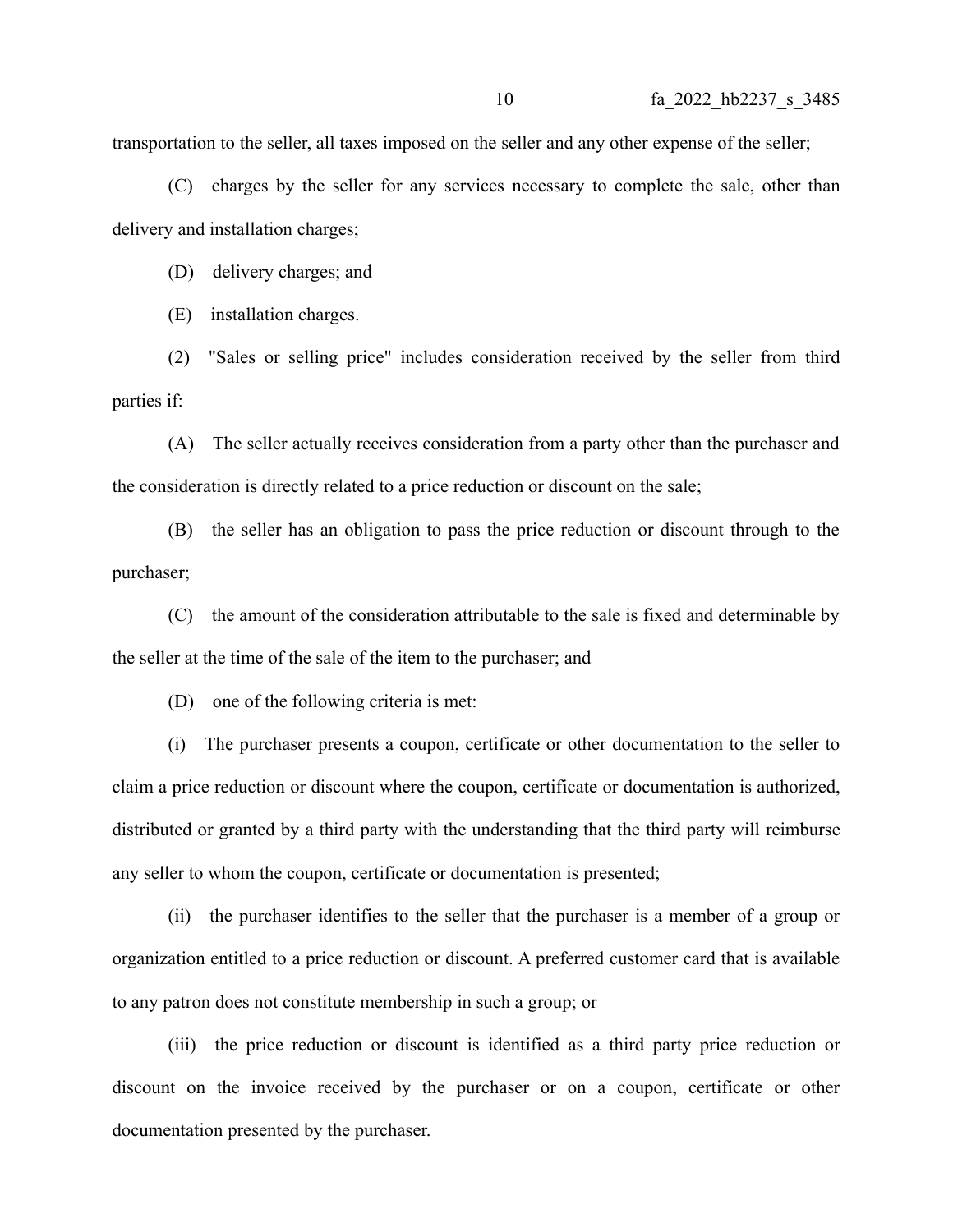(3) "Sales or selling price" shall not include:

(A) Discounts, including cash, term or coupons that are not reimbursed by a third party that are allowed by a seller and taken by a purchaser on a sale;

(B) interest, financing and carrying charges from credit extended on the sale of personal property or services, if the amount is separately stated on the invoice, bill of sale or similar document given to the purchaser;

(C) any taxes legally imposed directly on the consumer that are separately stated on the invoice, bill of sale or similar document given to the purchaser;

(D) the amount equal to the allowance given for the trade-in of property, if separately stated on the invoice, billing or similar document given to the purchaser; and

(E) commencing on July 1, 2018, and ending on June 30, 2024, cash rebates granted by a manufacturer to a purchaser or lessee of a new motor vehicle if paid directly to the retailer as a result of the original sale; and

(F) reimbursements received by sellers from manufacturers for coupons issued by a manufacturer that were allowed as a discount by the seller to the purchaser.

(mm) "Seller" means a person making sales, leases or rentals of personal property or services.

(nn) "Service" means those services described in and taxed under the provisions of K.S.A. 79-3603, and amendments thereto.

(oo) "Sourcing rules" means the rules set forth in K.S.A. 79-3670 through 79-3673, K.S.A. 12-191 and 12-191a, and amendments thereto, that shall apply to identify and determine the state and local taxing jurisdiction sales or use taxes to pay, or collect and remit on a particular retail sale.

(pp) "Tangible personal property" means personal property that can be seen, weighed,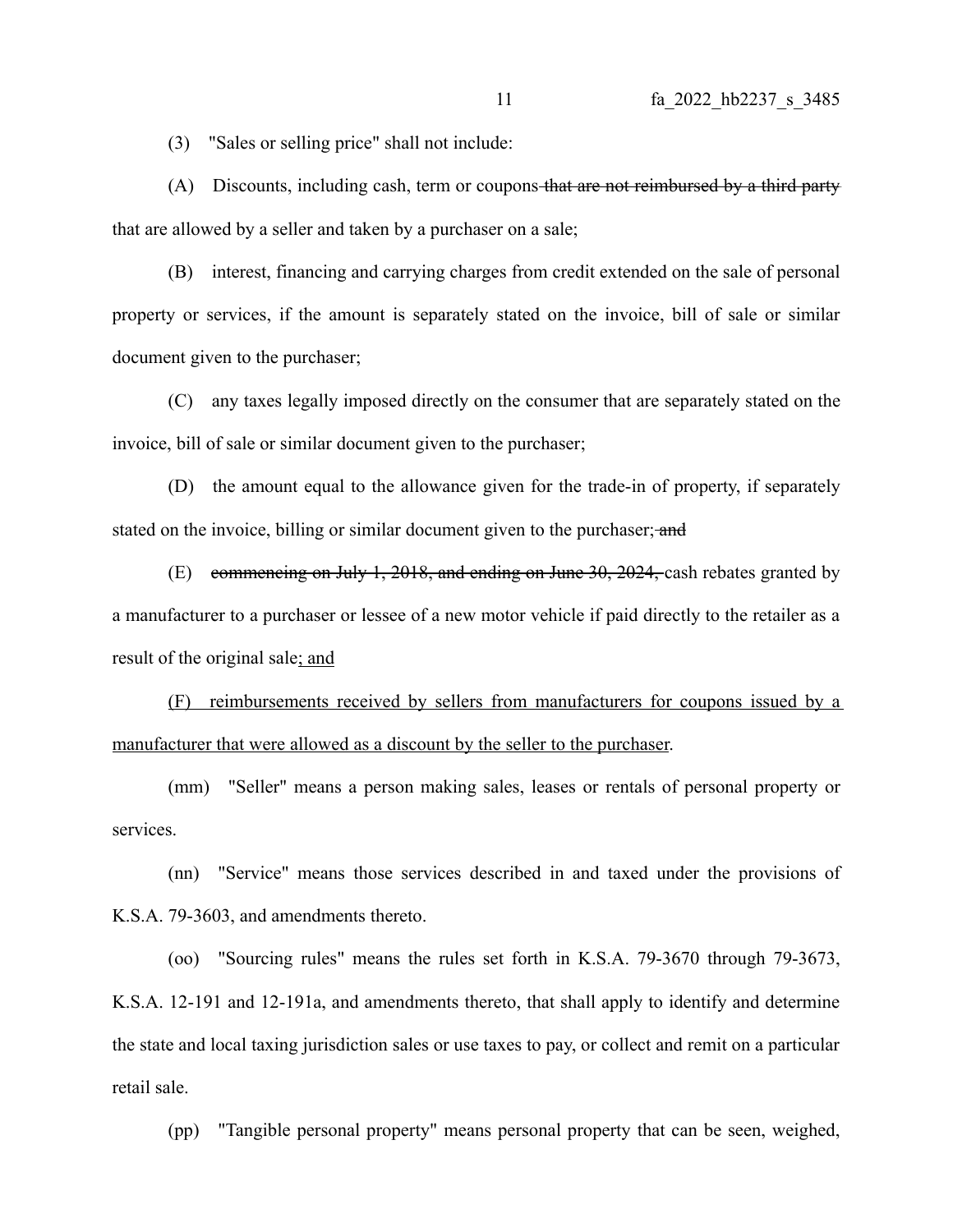measured, felt or touched, or that is in any other manner perceptible to the senses. Tangible personal property includes electricity, water, gas, steam and prewritten computer software.

(qq) "Taxpayer" means any person obligated to account to the director for taxes collected under the terms of this act.

(rr) "Tobacco" means cigarettes, cigars, chewing or pipe tobacco or any other item that contains tobacco.

(ss) "Entity-based exemption" means an exemption based on who purchases the product or who sells the product. An exemption that is available to all individuals shall not be considered an entity-based exemption.

(tt) "Over-the-counter drug" means a drug that contains a label that identifies the product as a drug as required by 21 C.F.R. § 201.66. The over-the-counter drug label includes: (1) A drug facts panel; or (2) a statement of the active ingredients with a list of those ingredients contained in the compound, substance or preparation. Over-the-counter drugs do not include grooming and hygiene products such as soaps, cleaning solutions, shampoo, toothpaste, antiperspirants and sun tan lotions and screens.

(uu) "Ancillary services" means services that are associated with or incidental to the provision of telecommunications services, including, but not limited to, detailed telecommunications billing, directory assistance, vertical service and voice mail services.

(vv) "Conference bridging service" means an ancillary service that links two or more participants of an audio or video conference call and may include the provision of a telephone number. Conference bridging service does not include the telecommunications services used to reach the conference bridge.

(ww) "Detailed telecommunications billing service" means an ancillary service of separately stating information pertaining to individual calls on a customer's billing statement.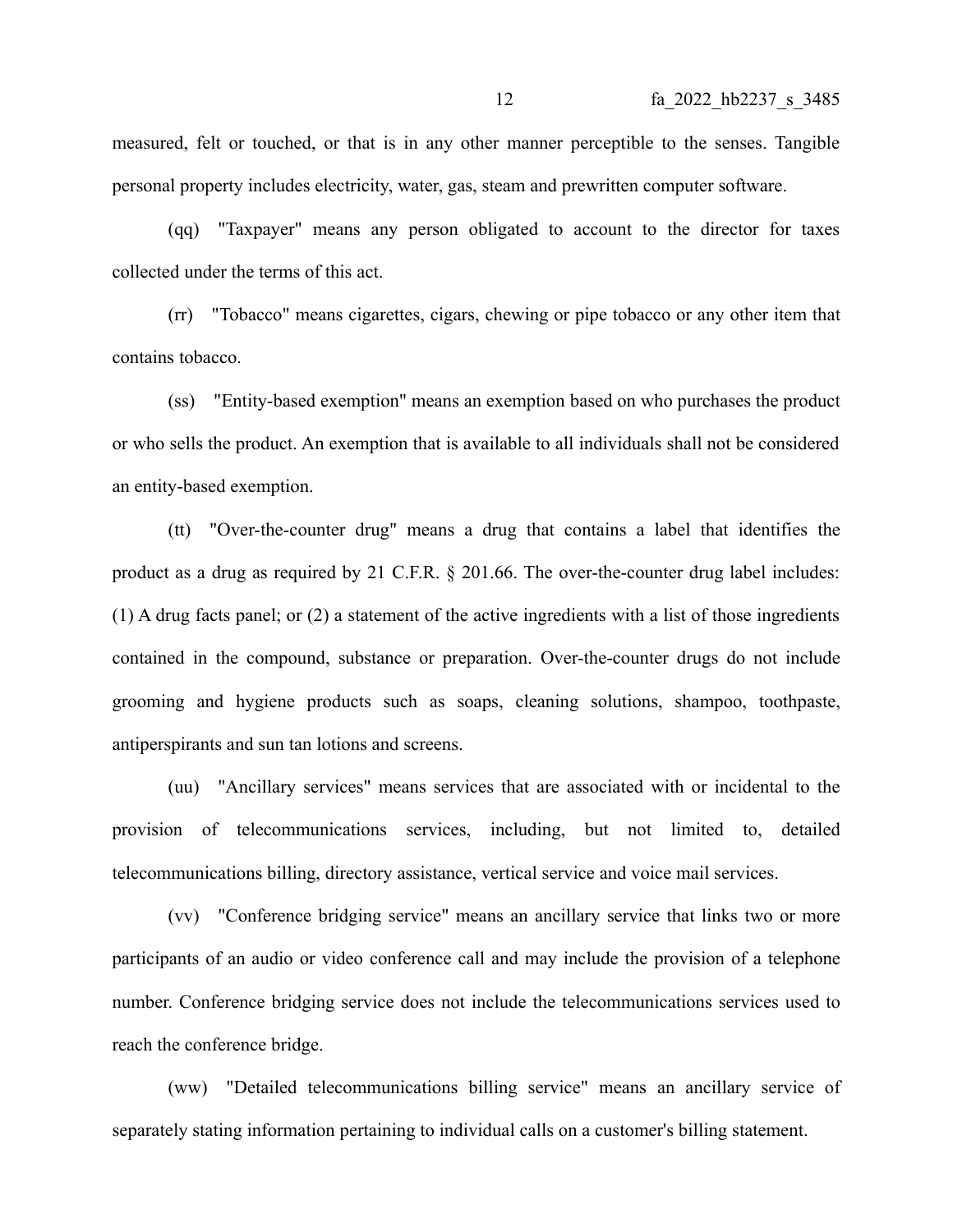(xx) "Directory assistance" means an ancillary service of providing telephone number information or address information, or both.

(yy) "Vertical service" means an ancillary service that is offered in connection with one or more telecommunications services, that offers advanced calling features that allow customers to identify callers and to manage multiple calls and call connections, including conference bridging services.

(zz) "Voice mail service" means an ancillary service that enables the customer to store, send or receive recorded messages. Voice mail service does not include any vertical services that the customer may be required to have in order to utilize the voice mail service.

(aaa) "Telecommunications service" means the electronic transmission, conveyance or routing of voice, data, audio, video or any other information or signals to a point, or between or among points. The term telecommunications service includes such transmission, conveyance or routing in which computer processing applications are used to act on the form, code or protocol of the content for purposes of transmissions, conveyance or routing without regard to whether such service is referred to as voice over internet protocol services or is classified by the federal communications commission as enhanced or value added. Telecommunications service does not include:

(1) Data processing and information services that allow data to be generated, acquired, stored, processed or retrieved and delivered by an electronic transmission to a purchaser where such purchaser's primary purpose for the underlying transaction is the processed data or information;

- (2) installation or maintenance of wiring or equipment on a customer's premises;
- (3) tangible personal property;
- (4) advertising, including, but not limited to, directory advertising;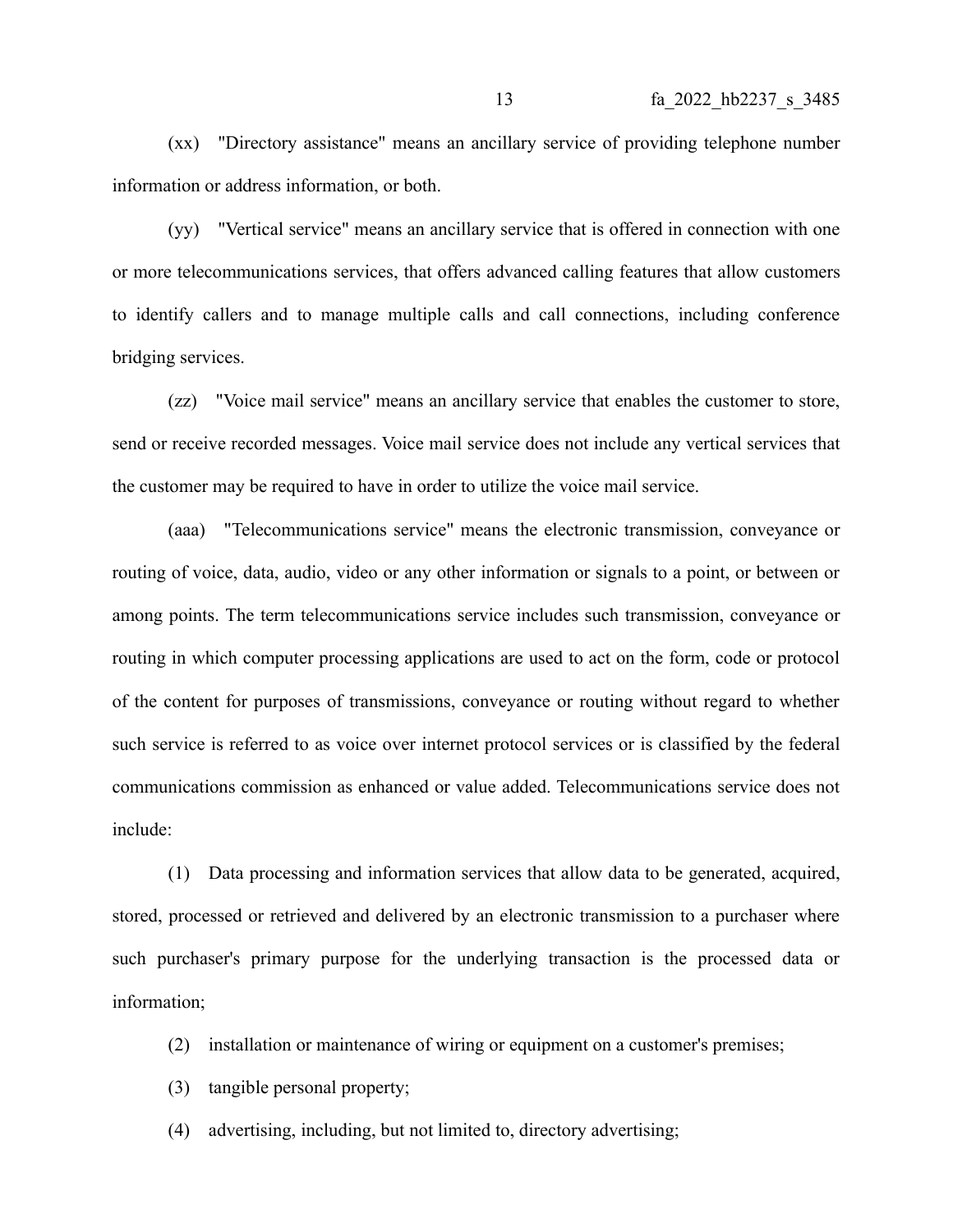- (5) billing and collection services provided to third parties;
- (6) internet access service;

(7) radio and television audio and video programming services, regardless of the medium, including the furnishing of transmission, conveyance and routing of such services by the programming service provider. Radio and television audio and video programming services shall include, but not be limited to, cable service as defined in 47 U.S.C. § 522(6) and audio and video programming services delivered by commercial mobile radio service providers, as defined in 47 C.F.R. § 20.3;

(8) ancillary services; or

(9) digital products delivered electronically, including, but not limited to, software, music, video, reading materials or ring tones.

(bbb) "800 service" means a telecommunications service that allows a caller to dial a toll-free number without incurring a charge for the call. The service is typically marketed under the name 800, 855, 866, 877 and 888 toll-free calling, and any subsequent numbers designated by the federal communications commission.

(ccc) "900 service" means an inbound toll telecommunications service purchased by a subscriber that allows the subscriber's customers to call in to the subscriber's prerecorded announcement or live service. 900 service does not include the charge for collection services provided by the seller of the telecommunications services to the subscriber, or service or product sold by the subscriber to the subscriber's customer. The service is typically marketed under the name 900 service, and any subsequent numbers designated by the federal communications commission.

(ddd) "Value-added non-voice data service" means a service that otherwise meets the definition of telecommunications services in which computer processing applications are used to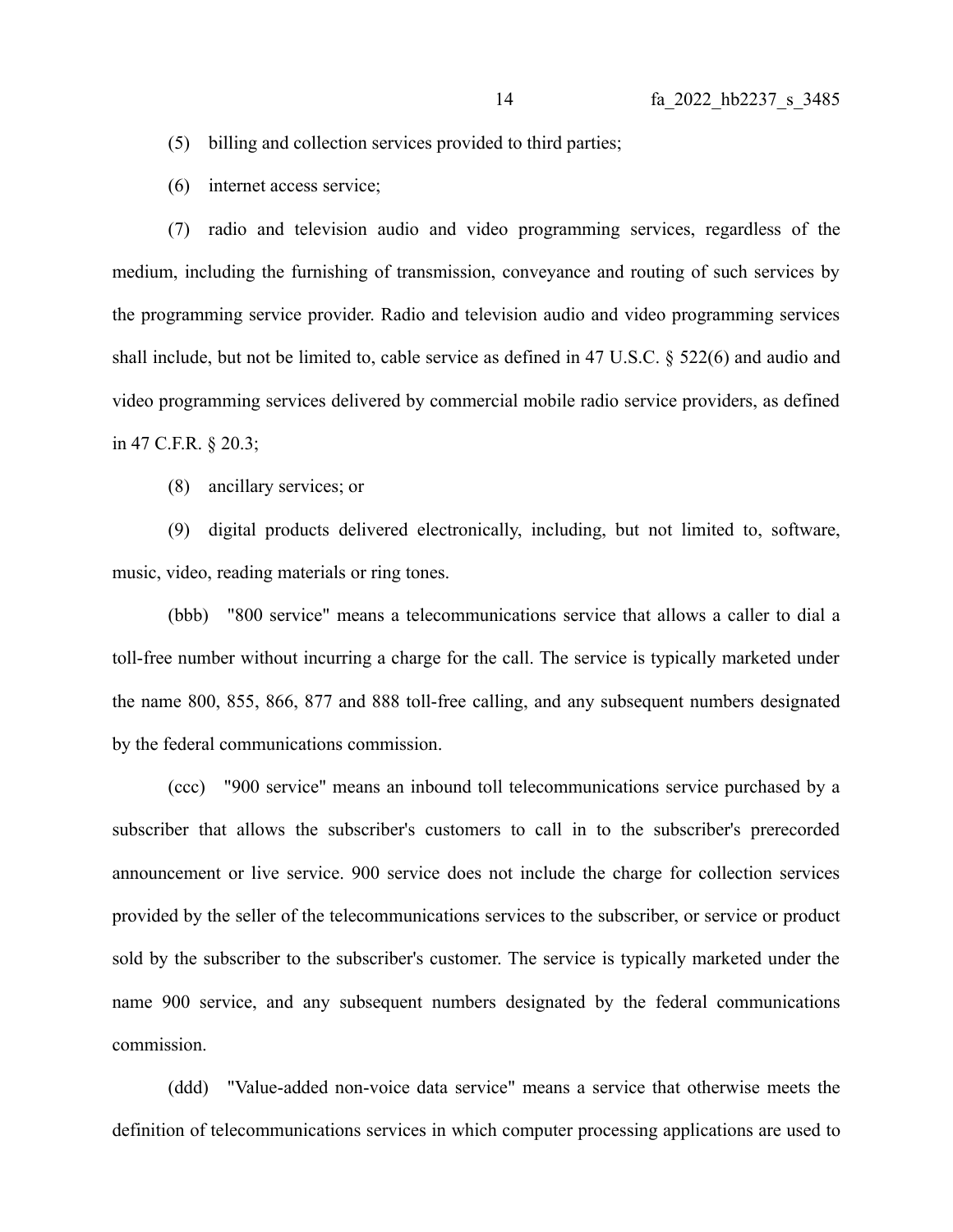act on the form, content, code or protocol of the information or data primarily for a purpose other than transmission, conveyance or routing.

(eee) "International" means a telecommunications service that originates or terminates in the United States and terminates or originates outside the United States, respectively. United States includes the District of Columbia or a U.S. territory or possession.

(fff) "Interstate" means a telecommunications service that originates in one United States state, or a United States territory or possession, and terminates in a different United States state or a United States territory or possession.

(ggg) "Intrastate" means a telecommunications service that originates in one United States state or a United States territory or possession, and terminates in the same United States state or a United States territory or possession.

(hhh) "Cereal malt beverage" shall have the same meaning as such term is defined in K.S.A. 41-2701, and amendments thereto, except that for the purposes of the Kansas retailers sales tax act and for no other purpose, such term shall include beer containing not more than 6% alcohol by volume when such beer is sold by a retailer licensed under the Kansas cereal malt beverage act.

(iii) "Nonprofit integrated community care organization" means an entity that is:

(1) Exempt from federal income taxation pursuant to section 501(c)(3) of the federal internal revenue code of 1986;

(2) certified to participate in the medicare program as a hospice under 42 C.F.R. § 418 et seq. and focused on providing care to the aging and indigent population at home and through inpatient care, adult daycare or assisted living facilities and related facilities and services across multiple counties; and

(3) approved by the Kansas department for aging and disability services as an